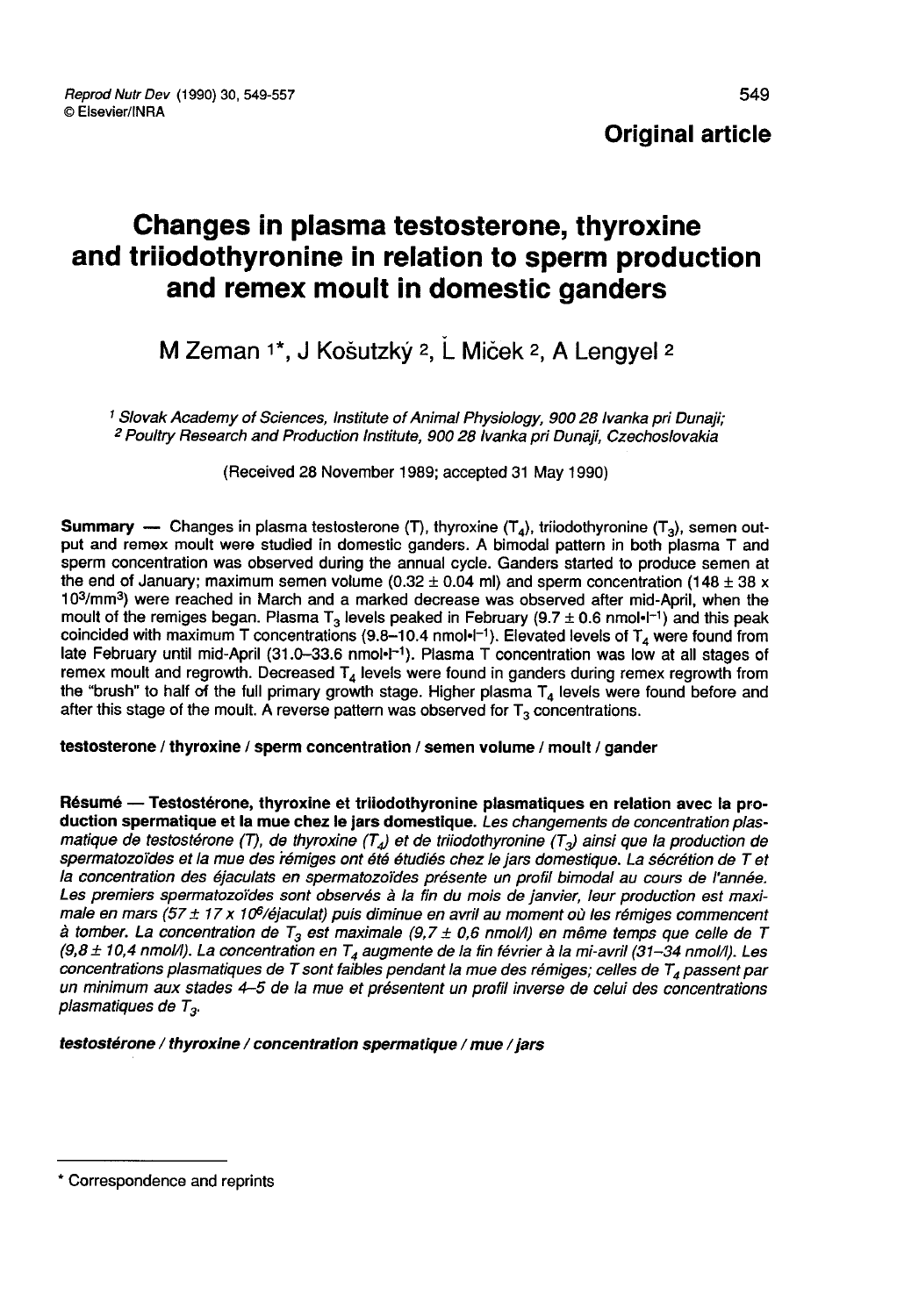### INTRODUCTION

The domestic goose shows the seasonal pattern of reproductive activity which its wild ancestor, the Graylag goose (Anser anser) evolved in adapting to seasonal changes of environmental conditions. This reproductive strategy is convenient in the traditional extensive breeding conditions characterized by natural incubation of eggs and parental care. However, the introduction of large-scale goose production requires the artificial incubation of eggs and a substantial increase of reproductive performance, particularly an extension of the reproductive period in the annual cycle. Endocrine mechanisms control the development of reproductive capacity, and their study seems to be important in improving the reproductive performance in this species of waterfowl.

In many avian species of mid and high latitudes, day length is the major environmental trigger in the initiation and synchronization of annual reproductive cycles. Increasing day length in the spring induces acceleration of gonadotropin secretion, and this precedes and stimulates vernal increase in the gonadal activity of birds (Far ner and Gwinner, 1980; Farner and Wing-<br>field, 1980). Reproductive activity is Reproductive activity is terminated by the development of long-day refractoriness which results in an inhibition of gonadotropin-releasing hormone synthesis and gonadal regression under long photoperiod (Nicholls et al, 1988). The mechanisms involved in the development of long day refractoriness are still unclear but the role of interactions between seasonally elevated sex hormones and thyroid hormones, and between gonadotropins and prolactin have been suggested (Assenmacher and Jallageas, 1980; Follett and Nicholls, 1984; Nicholls et al, 1988; Dawson, 1989). Geese are the only species of poultry regularly used in breeding

for several seasons. A study of endocrine control of seasonal breeding could improve their management and the benefits of their breeding. However, such studies are rare in geese (Košutzký et al, 1982; Lazar, 1983; Péczely et al, 1985; Zeman et al, 1987) and most data about the endocrine control of reproduction in waterfowl come from studies on ducks (Jallageas and Assenmacher, 1974; Paulke and Haase, 1978). The objective of this study was to establish the relationship between chang es in semen production and plasma testosterone concentration and to evaluate the relationships among semen output, primary remex moult and plasma concentrations of testosterone (T), thyroxine  $(T_A)$  and triiodothyronine  $(T_3)$  in ganders.

# MATERIALS AND METHODS

Ganders of a parent line of broiler breeder geese Ivages were used. They were hatched in March and studied in the following year, ie in both trials during their first reproductive season. The birds were housed in groups of 10 in pens with a slatted floor  $(2.5 \times 2 \text{ m})$  and an open concrete yard (2 x 3 m) supplied with a trough containing running water  $(2 \times 1.5 \text{ m})$ . A complete goose feed (18.2% crude protein and 10.46 MJ metabolizable energy/kg) was provided.

## Experiment I

Thirty ganders were exposed from 15 October to 20 December to a short photoperiod of 8 h of light and 16 h of darkness (LD 8:16) and restricted feed intake (180 g of feed per gander per d). From 20 December the feed was provided ad libitum and day length was increased gradually by artificial light (incandescent 100 W bulbs providing a light intensity of 10-50 lx at the level of the birds' heads) to a regime of LD 12:12 at the end of January. This light-dark cycle was held until 21 March and then the ganders were exposed to naturally increasing day length (47° 18' N, 17° 13' E).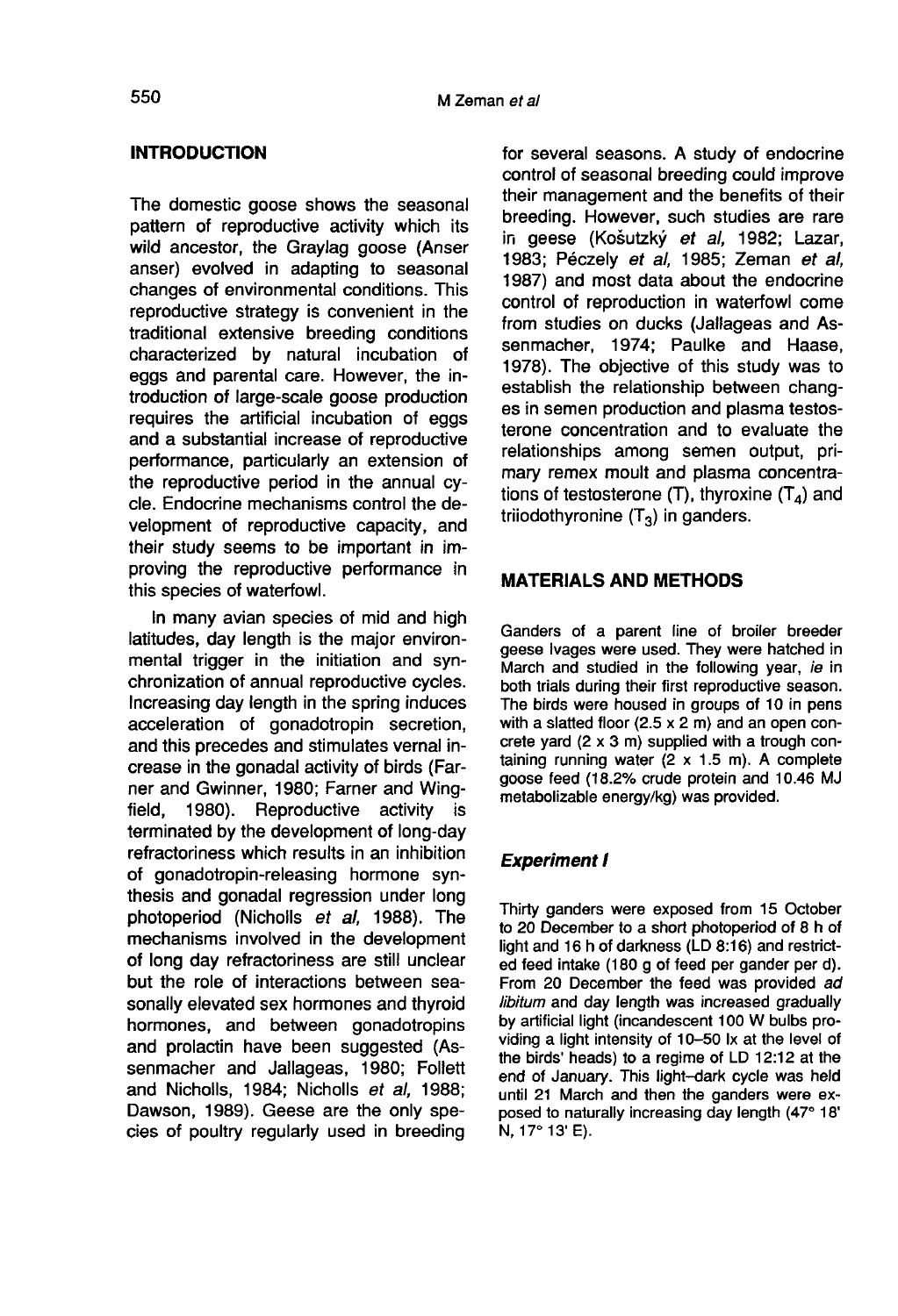Blood and semen samples were taken at monthly intervals in the first 10 days of each month at the same time of day (between 8.00- 10.00 h). The semen was collected by dorsoabdominal massage. Semen volume was determined indirectly  $(1 \text{ ml} = 1 \text{ q})$  by weighing (Williams and de Reviers, 1981) and sperm concentration by a haemocytometer. Blood was taken from the wing vein immediately (within 1 min) after semen collection because this treatment did not significantly affect plasma testosterone concentration (Zeman, unpublished results). Heparinized blood was centrifuged at 2 500  $q$  for 10 min; the plasma was removed and stored at - 20 °C until assayed for testosterone.

### Experiment II

Another 30 ganders were kept during the next year under the same management conditions as trial I, only the short photoperiod LD 8:16 lasted from 15 November to 10 January. Blood and semen were collected more frequently (2-3 weeks) during the reproductive season (January-June) in the same manner as in Experiment 1. The semen volume and sperm concentration were determined.

The concentrations of hormones were measured by radioimmunoassay. Thyroxine and triiodothyronine were estimated from unextracted plasma using commercial RIA-kits (Institute of Radioecology and Nuclear Technology Application, Kosice, Czechoslovakia). Testosterone was determined by direct RIA with <sup>125</sup>l tracer (Zeman et al, 1986). Standards in all 3 methods were made up in gander's plasma from which endogenous steroids and thyroid hormones were removed (Abraham, 1977).

At the end of the reproductive season the moult and the replacement of primary remiges<br>were recorded according to Herremans (1986). A 10-step scale was used for the determination. of the stages of remex moult in which  $0 =$  old (1) week before a drop),  $1 =$  dropped,  $2 =$  pin,  $3 =$ brush, and  $4-10 =$  tenths of the full-grown length. Under this system, each bird was individually examined at 2-3-d intervals and a moult score of 1-10 was given for the 1st, 5th and 10th primaries. The global score was a mean from these 3 primaries. In most cases all primaries were in the same stage of moult, as is usual in Anseriformes.

Experimental values were analyzed by 2-way analysis of variance as a randomized complete block design (Sokal and Rohlf, 1969) with the ages at the respective stages of feather moult as the fixed treatment effects and the individuals constituting the randomly chosen blocks. Levels of significance were determined by Duncan's multiple range test.

#### RESULTS

#### Experiment I

A bimodal pattern of plasma testosterone concentration was found in ganders submitted to a modified light regime during the annual cycle (fig 1). High plasma T levels were determined in December and January. Thereafter the concentration decreased dramatically and low levels were found from March to July. The second an-



Fig 1. Changes of plasma testosterone levels and spermatozoa concentration in ganders;  $M \pm$ SEM,  $n = 30$ . Photoperiod LD 8:16 was applied from 15 October to 20 December, and was then gradually increased to LD 12:12 at the end of January. LD 12:12 was held until 21 March and then birds were exposed to a natural day length.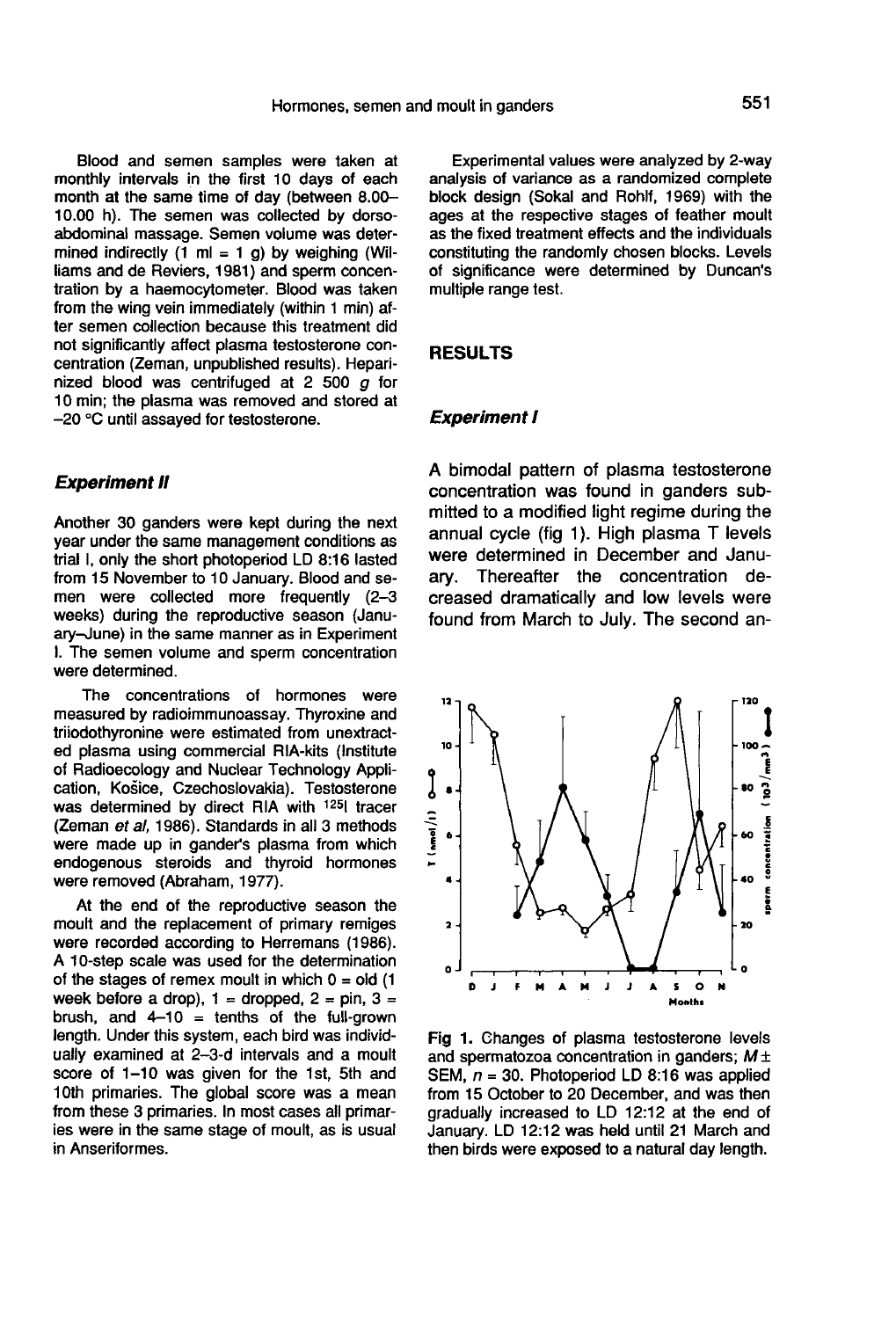nual peak of concentration of this androgen was observed during August and September, while low levels were recorded in October and November.

Sperm concentration also showed a bimodal pattern during the annual cycle of ganders. Spermatozoa were found at first in January and maximum sperm concentration was determined at the beginning of April. After this peak, sperm concentration decreased and no spermatozoa were found in July and August. A second, autumnal, reproductive period lasted from September to November and the peak of sperm concentration was found in October. The changes in testosterone levels preceded those in sperm production by about 2-3 months.

## **Experiment II**

Concentrations of plasma T were low in December and maximum concentrations were found in January and mid-February (fig 2). Thereafter, concentrations decreased  $(P < 0.05)$  and minimal levels were found in mid-May. The increase in plasma T was followed by a rise in plasma  $T_3$  levels (fig 2) with maximum values at the beginning of February. Plasma  $T_4$  increased from February to mid-March and<br>was high until May. The decrease of plasma testosterone concentration and the increase in the  $T<sub>4</sub>$  levels preceded a drop in semen quality and primary moult. The marked decline in semen volume and sperm concentration was accompanied by the onset of primary moult in a group of ganders (fig 3). Individual birds ceased to produce semen a week before the primaries were dropped. The sequence of remex moult was ascendant (from the apex of the wing towards the body) and the primaries dropped from both wings almost simultaneously in 1-2 d, even though some variability in the temporal pattern of remex moult was observed. The moult and replacement of remiges lasted approximately 6-7 wk. During this period the ganders did not produce spermatozoa and their copulatory organs had regressed. The moult of contour-feathers occurred earlier than that of the primaries; however, it was not evaluated in detail.



Fig 2. Changes of plasma T,  $T_3$  and  $T_4$  in ganders;  $M \pm$  SEM,  $n = 30$ . Photoperiod LD 8:16 was applied from 15 November to 10 January. Subsequent regime was the same as in experiment I.



Fig 3. Changes in semen volume, sperm concentration and % of moulting ganders. Values of sperm are  $M \pm$  SEM,  $n = 30$ .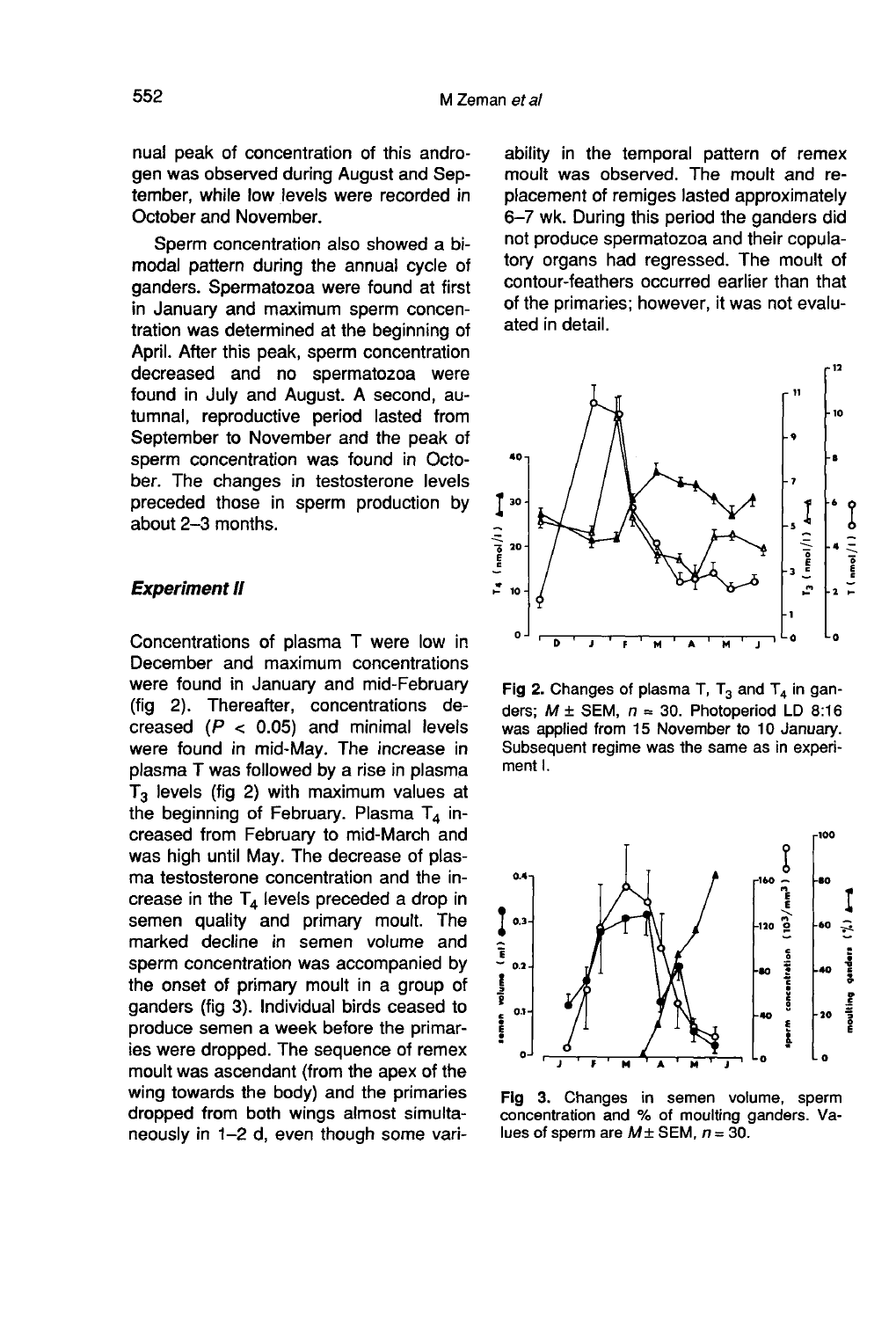A more precise relationship between hormone levels and primary moult was found when the hormone concentrations (from periodical samplings) were arranged according to the actual stages of the primary moult and regrowth (fig 4). Plasma testosterone concentrations were low in all sets (< 3 nmol/1), ie from ganders 1 week before the primary moult to ganders with fully-renewed primaries with no significant differences among these groups. Initial stages of primary replacement (stages 3-7) were characterized by decreased plas $maT<sub>4</sub>$  levels, but these increased again to initial values during the final stages of primary growth. Low plasma  $T_3$  levels were found in ganders at the beginning and at the termination of primary moult. Significantly ( $P < 0.01$ ) increased T<sub>3</sub> levels were measured in stages 3-7 of primary regrowth.

#### **DISCUSSION**

The absolute levels and biphasic pattern of plasma testosterone concentrations found during the annual cycle in ganders correspond with our previous results (Košutzký et al, 1982, 1984) and with those of Péczely et al (1985). These findings suggest the existence of an inherent biphasic testicular cycle profile in ganders, as already found in extensive studies of hormonal changes during the sexual cycle in drakes (Jallageas and Assenmacher, 1974; Balthazart and Hendrick, 1976; Paulke and Haase, 1978).

The peak in plasma T concentration in experiment I was already determined in December, ie before the photoperiod was artificially increased. Moreover, high testis weight was found in ganders kept under



Fig 4. Plasma concentrations of testosterone, thyroxine and triiodothyronine ( $M \pm SEM$ ) in relation to the growth stages of remiges in ganders. Remiges scoring according to Herremans (1986):  $0 = old$ ,  $1 =$  dropped,  $2 =$  pin,  $3 =$  brush,  $4 - 10$  represent tenths of the full-grown length. Remiges scoring is indicated on abscissa, number of hormone samples is shown in columns.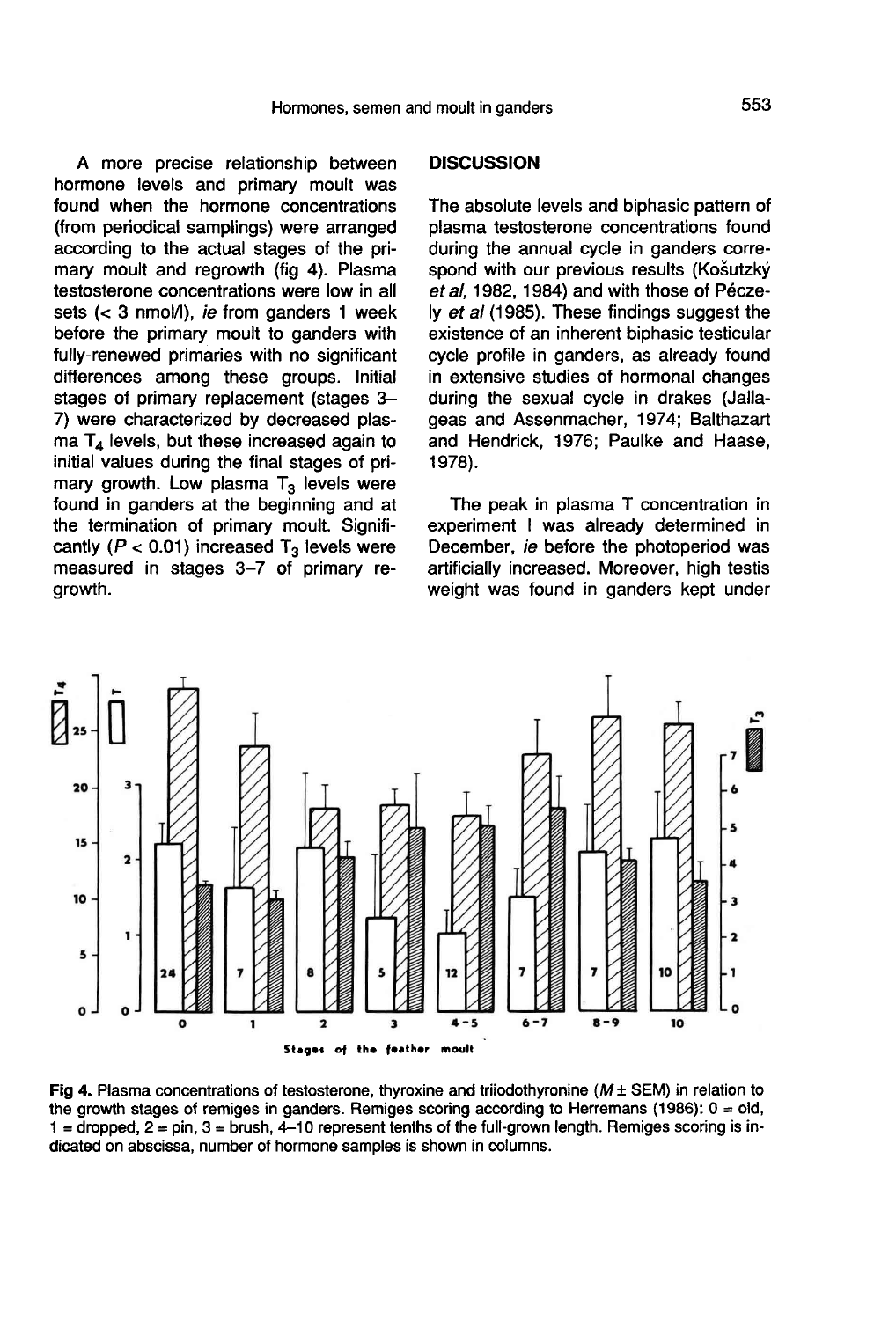the same lighting regime in January (Ze-<br>man et al, 1987). Both these findings suggest that the photoperiod LD 8:16 was sufficient for the development of gonads at this phase of the gander's annual cycle, as found in some wild birds (Gwinner and Gänshirt, 1982; Sharp et al, 1986b). Owing to less frequent blood sampling it is impossible to determine whether the T peak in experiment II occurred before or after the beginning of the day length increase. Nevertheless, it was not found exactly at the same time of year as in experiment I. We suppose that sexual development is initiated after termination of photorefractoriness. Applied photoperiod and other environmental conditions together with the age of the birds, their previous life history and nutrition determine the rate of subsequent sexual development as well as the onset and duration of the reproductive period. Therefore, a variation in these factors may account for differences in the exact timing of the reproductive cycle in different years. On the other hand, a modification of environmental conditions and nutrition may be a way of controlling the temporal pattern of the annual reproductive cycle in goose farming.

The second peak in plasma T is accompanied by the second, autumnal, reproductive period in the annual reproductive cycle of ganders and the second egg-laying period in geese (Grom, 1971; Lazar, 1983); this is not observed in wild birds. The annual profile of testosterone differs partly from that found under a natural photoperiod (Košutzký et al, 1982; Péczely et al, 1985) by its peak amplitude and duration of high plasma T levels. One of the reasons for a relatively short duration of high peak levels could be the fact that the ganders were kept without females. High T levels in males during the egg-laying stage are stimulated by sexual behavior of females in some species of passerines

(Moore, 1982; Wingfield et al. 1989) and also in ganders (Rosinski, 1989; personal communication).

Semen volume and sperm concentration were found to be highly variable and their range corresponded with our previous results (Zeman et al, 1985). There was a phase-shift between annual rhythms in semen output and plasma T concentration. Maximum sperm output was preceded by maximum plasma T levels in both vernal and autumnal reproductive periods. During vernal reproductive season culmination (March-April), plasma T levels represented only 30-40% of the peak values determined in January and February. Mean testis weight in April represented approximately 50% and in May 20% of the maximum testis weight found in February (Zeman et al, 1987). These results show that in spite of the decrease in plasma T levels, viable spermatozoa were produced by ganders for 3-4 months afterwards. The high plasma T levels seem to correspond to behavioral activities occurring at the beginning of the reproductive period in water-fowl (aggressive behavior, formation of pairs, territorial defense) rather than to the process of spermiogenesis. The local mechanisms in seminiferous tubules were probably sufficient for maintaining the intratubular androgen concentrations essential for normal spermatogenesis in mammals (see Amann, 1983 for a review) and probably also in birds (Sharp et al, 1977) in spite of low T levels in peripheral circulation.

Plasma  $T_3$  and  $T_4$  levels in ganders (2.7-9.7 nmol/I and 22.1-36.4 nmol/I resp) were similar to those reported for other species of Anseriformes (Jallageas et al, 1978; John and George, 1978; Campbell and Leatherland, 1980) and for immature domestic geese (Lazar et al, 1981). The role of the thyroid gland in the development of long day refractoriness (Dawson,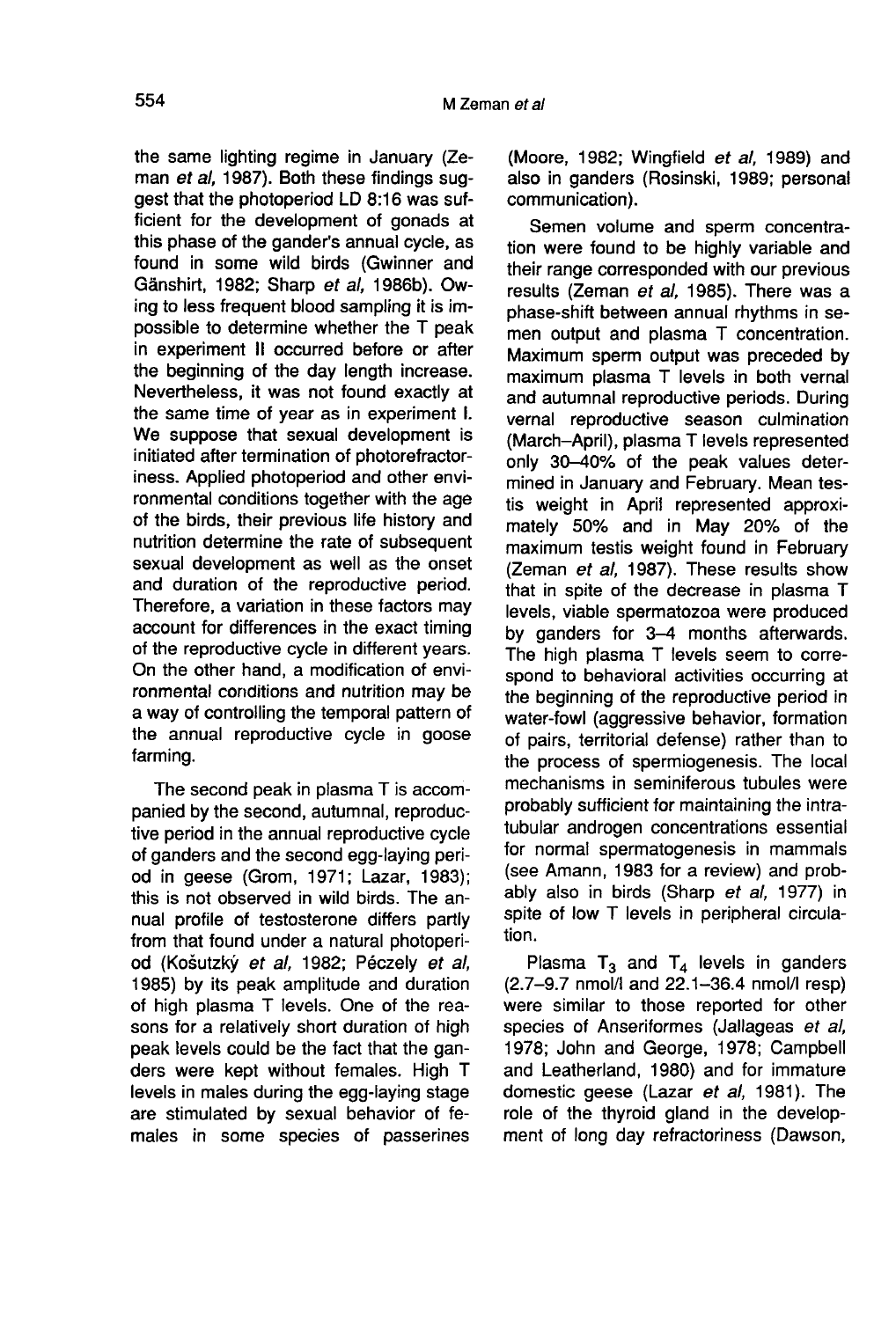1984; Nicholls et al, 1984) and in the periodic replacement of plumage in birds (see Payne, 1972, for review) has been suggested. An involvement of sex and thyroid hormones in the control of moult was established largely in studies using pharmacological doses of exogenous hormone administration (Payne, 1972). Moreover, significant correlations between spontaneous changes in plasma sex and thyroid hormones and the feather moult were found in Barheaded geese (Dittami and Hall, 1983) and in laying hens (Herremans et al, 1988; 1989). In our experiment, the increase in plasma  $T_4$  levels was recorded from mid-February to mid-March, ie during the period of a marked drop of plasma T levels, and remained high throughout the breeding season. In mallards, plasma  $T_A$  also begins to increase after plasma T levels fall (Haase and Paulke, 1980; Sharp et al, 1986a). Increased levels of plasma  $T_A$ found during the breeding season are in accordance with findings in Canadian geese (John and Georg, 1978) and indicate an involvement of the thyroid gland in the control of metabolic processes and overall activity connected with reproduction. The peak in plasma  $T_3$  may be associated rather with the low temperature prevailing during this period.

Because no clear relationship between plasma levels of T,  $T_3$ ,  $T_4$  and remex moult was evident on a temporal basis, this relationship was analyzed by relating hormone concentrations to individual stages of remex moult. By this approach low plasma T levels were revealed at all stages of primary moult and regrowth. This finding corresponds with the classical antimoult role of testosterone (Payne, 1972) and suggests that the decrease of circulating androgen levels is a prerequisite to the onset of feather moult. This result physiologically parallels the drops in progesterone, necessary to induce moulting in laying hens as

documented by Herremans et al (1988, 1989). The lowest  $T_4$  levels were found in ganders during the regrowth of primaries (stages 3-7), when plasma  $T_3$  levels were increased. On the other hand, high plasma  $T_4$  levels and low  $T_3$  concentrations were found before the moult and again during the final stages of primary replacement (stages 8-10). This inverse relationship clearly suggests that the rate of peripheral conversion of  $T_4$  to  $T_3$  may be important for feather growth.

#### ACKNOWLEDGMENTS

We thank E Decuypere and M Herremans for valuable comments concerning the manuscript.

### REFERENCES

- Abraham GE (1977) Handbook of Radioimmunoassay. Marcel Dekker, New York, pp 611
- Amann RP (1983) Endocrine changes associated with onset of spermatogenesis in Holstein bulls. J Dairy Sci 66, 2606-2622
- Assenmacher I, Jallageas M (1980) Circadian and circannual hormonal rhythms. In: Avian Endocrinology (Epple A, Stetson M, eds) Academic Press, New York, 391-411 1
- Bafthazart J, Hendrick J (1976) Annual variation in reproductive behaviour, testosterone and plasma FSH levels in the Rouen duck, Anas platyrhynchos. Gen Comp Endocrinol 28, 171-183
- Campbell R, Leatherland J (1980) Seasonal changes in thyroid activity in the lesser snow goose. Can J Zool 58, 1144-1150
- Dawson A (1984) Changes in plasma thyroxine concentration in male and female starlings (Stumus vulgaris) during a photoinduced gonadal cycle. Gen Comp Endocrinol 56, 193-197
- Dawson A (1989) The involvement of thyroxine and dayiength in the development of photorefractoriness in European starlings. J Exp Zool 249, 68-75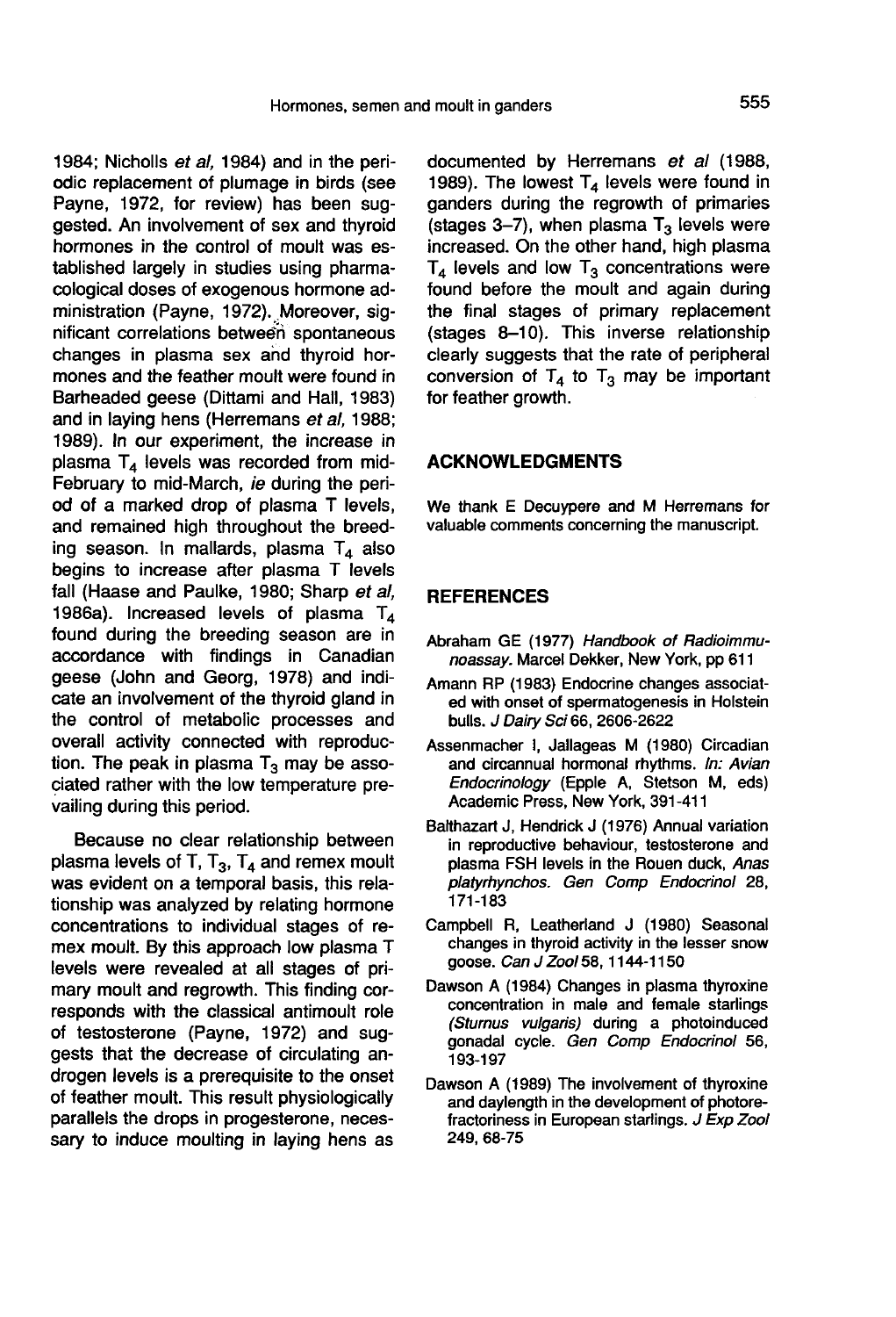- Dittami JP, Hall MR (1983) Molt,  $T_4$  and testosterone in adult male and female Barheaded geese Anser indicus. Can J Zool 61, 2695- 2697
- Farner DS, Gwinner E (1980) Photoperiodicity, circannual and reproductive cycles. In: Avian Endocrinology (Epple A, Stetson MH, eds) Academic Press, New York, pp 331-336
- Farner DS, Wingfield JC (1980) Reproductive endocrinology of birds. Ann Rev Physiol 42, 457-472
- Follett BK, Nicholls TJ (1984) Photorefractoriness in Japanese quail: possible involvement of the thyroid gland. J Exp Zool 232, 573-580
- Grom A (1971) Geese breeding. In: Poultry Breeding (Rous K, ed) SPN Prague, 271-306 (in Slovak)
- Gwinner E, Ganshirt G (1982) Testicular development in European starling in early spring. Response to short or increasing day length? Naturwissenschaften 69, 555-557
- Herremans M (1986) A new method of recording moulting in the fowl. Br Poult Sci 27, 177- 193
- Herremans M, Decuypere E, Chiasson RB (1988) Role of ovarian steroids in the control of moult induction in laying fowls. Br Poult Sci 29, 125-136
- Herremans M, Verheyen G, Decuypere E (1989) Some data on moulting and its hormonal context in dwarf broiler breeders. Arch Geflüegelkd 53, 196-203
- Haase E, Paulke E (1980) Concentration of triiodothyronine, thyroxine and testosterone during the annual cycle of wild mallard drakes and the effects of thyroidectomy. Zool Anz Jena 204, 102-110
- Jallageas M, Assenmacher 1 (1974) Thyroid gonadal interactions in the male domestic duck in relationship with sexual cycles. Gen Comp Endocrinol 22,13-20
- Jallageas M, Tamisier A, Assenmacher 1 (1978) A comparative study of the annual cycles in sexual and thyroid function in male Peking duck (Anas plafyrhynchos) and teal (Anas crecca). Gen Comp Endocrinol 36, 201-210
- John T, George JC (1978) Circulating levels of thyroxine  $(T_4)$  and triiodothyronine  $(T_3)$  in the migrating Canada goose. Physiol Zool 51, 361-376
- Košutzký J, Bobáková E, Zeman M, Sárniková B (1982) Plasma testosterone levels in ganders during reproductive season. Živoč Výr 27, 695-700 (in Slovak)
- Košutzký J, Bobáková E, Zeman M, Miček L (1984) The relationship between reproductive performance and plasma testosterone levels in ganders. Proc 17th World Poultry Congr, Helsinki, 37-38
- Lazar V (1983) Biological phases in reproductive cycle of geese. Folia Univ Agric (Brno), Fac Agron, 1-76 (in Czech)
- Lazar V, Pícha J, Píchová V (1981) Plasma testosterone, estradiol, progesterone and thyroxine concentration in the course of goose rearing. Sci Agric Bohemoslov 13, 221-230
- Moore MC (1982) Effect of female sexual displays on the endocrine physiology and behavior of male white-crowned sparrows (Zonotrichia leueophrys). J Zool (Lond) A199, 137-148
- Nicholls TJ, Goldsmith AR, Dawson A (1984) Photorefractoriness in European starlings: associated hypothalamic changes and the involvement of thyroid hormones and prolactin. J Exp Zool 232, 567-572
- Nicholls TJ, Goldsmith AR, Dawson A (1988) Photorefractoriness in birds and comparison with mammals. Physiol Rev 68, 133-175
- Paulke E, Haase E (1978) A comparison of seasonal changes in the concentration of androgens in the peripheral blood of wild and domestic ducks. Gen Comp Endocrinol 34, 381-390
- Payne B (1972) Mechanisms and control of moult. In: Avian Biology (Farner DS, King JR, eds), Academic Press, London, pp 103-155
- Péczely P, Czifra G, Seprödi A, Teplán I (1985) Effect of low light intensity on testicular function in photorefractory domestic ganders. Gen Comp Endocrinol 57, 293-300
- Sharp PJ, Culbert J, Wells JW (1977) Variations in stored and plasma concentration of androgens and luteinizing hormone during sexual development in the cockerels. J Endocrinol 74, 467-476
- Sharp PJ, Klandorf H, McNeilly AS (1986a) Plasma prolactin, thyroxine, triiodothyronine, testosterone and luteinizing hormone during a photoinduced reproductive cycle in mallard drakes. J Exp Zool 238, 409-413